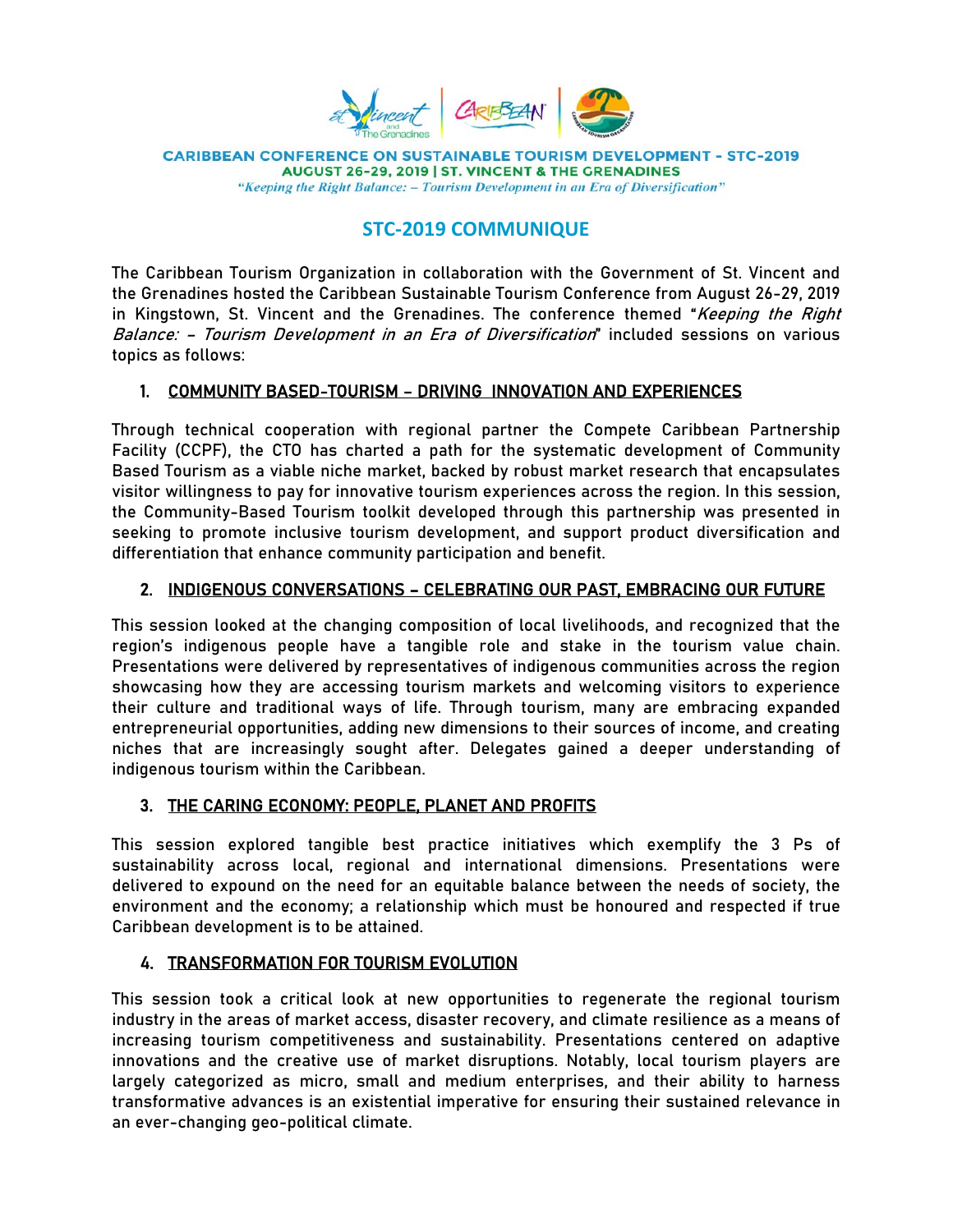#### 5. CONSERVATION MATTERS: NURTURING OUR NATURE

This session demonstrated the viability of crafting alternative paths to realizing the Caribbean's tourism potential, without compromising value and benefits for future generations. The Caribbean is known for the diversity of its assets including pristine natural environments, a plethora of endemic flora, fauna and coral species and spectacular landscapes, which are the foundation for the continued appeal of Caribbean Tourism. Presentations emphasized the need to conserve these assets and ensure sustainable and responsible use.

#### STC 2019 - CONFERENCE DECLARATION

We the delegates of the 2019 Caribbean Conference on Sustainable Tourism Development, hosted by the Caribbean Tourism Organization in collaboration with the Government of St. Vincent and the Grenadines, having attended and participated in the discussions have identified several environmental, social and economic impacts and challenges affecting the sustainable development of Caribbean tourism, and reiterate our commitment to support regional tourism development as follows:

#### Challenges and issues identified

- 1. We have identified as the most pressing environmental challenges, climate change impacts; inadequate waste management; the threat of natural hazards and the degradation of the environment through human activities.
- 2. At the level of social impacts and challenges, these include the lack of basic infrastructure in rural communities to support and develop sustainable businesses; the lack of telecommunications and technology in remote areas; and the need for regulations to protect the interests of indigenous people who depend on the natural and cultural environment for their livelihoods.
- 3. Recognising also that various economic challenges hinder the development of regional tourism including, limited funding for product development; the lack of technical assistance and business intelligence particularly for SMEs; high-risk insecurity of money transfers; and lack of market knowledge and business development skills related to product pricing.

#### Outcome and Recommendations

- 4. Given these challenges, we acknowledge the need for Government policies that support tourism product development and conserve countries natural, cultural and heritage assets. This must be accompanied by adequate interventions and enforcement strategies, with provisions for monitoring the environmental, economic and social impacts of tourism. We also acknowledge the key role of the private sector, and the need to increase local stakeholder consultation and engagement to support tourism development.
- 5. We recommend as priority actions to address these challenges, the generation of a list of sustainable industry standards and certification; the building of capacity within communities to develop and manage Community-Based Tourism projects; conducting sustainability audits and market readiness assessments; educating local populations and tourists about the potential negative effects of tourism on the environment; and incorporating sustainable tourism in school's curriculum to create awareness of responsible tourism practices among children through various methods such as the arts.